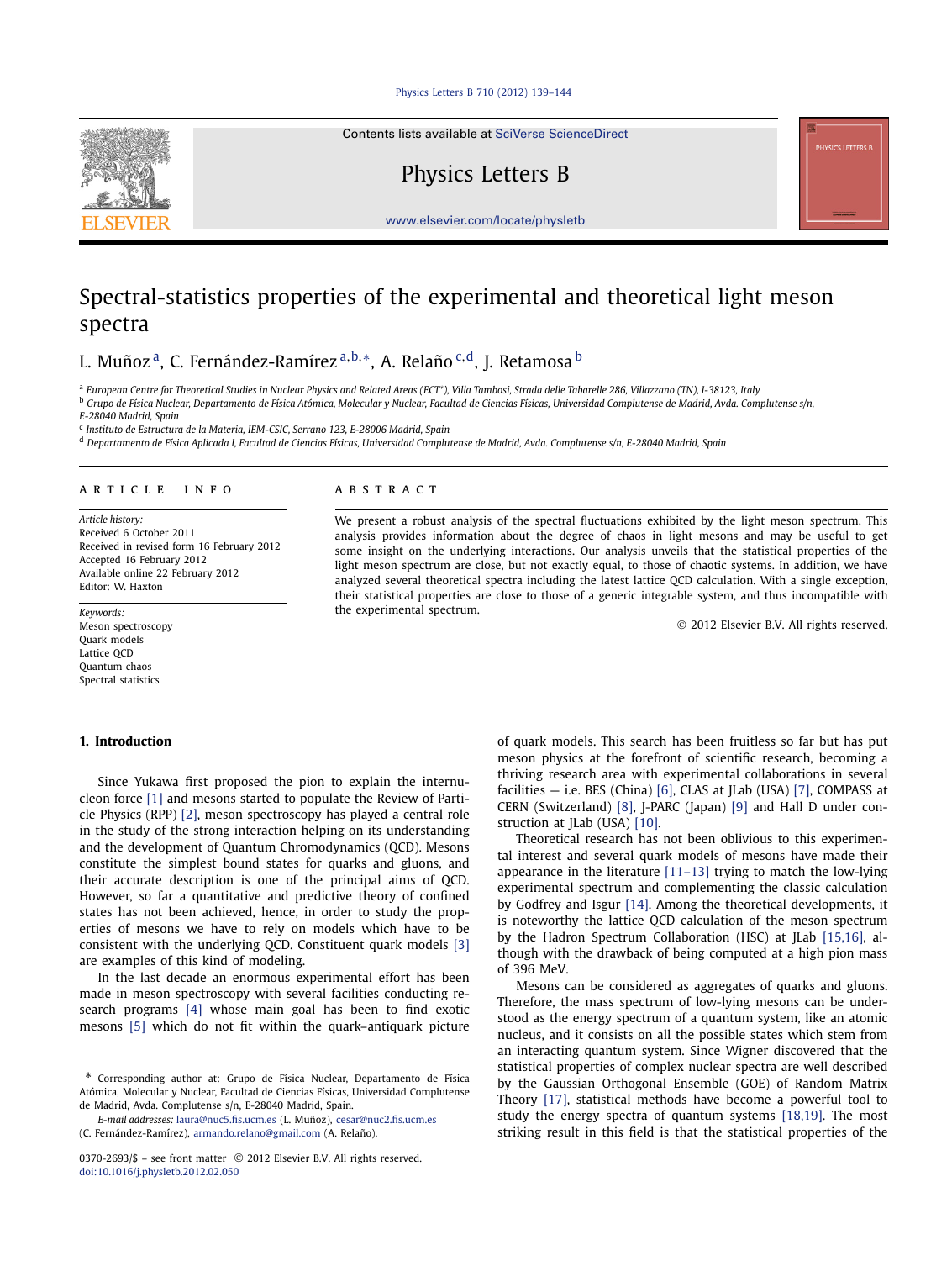<span id="page-1-0"></span>energy-level fluctuations determine if a system is chaotic, integrable or intermediate. Moreover, the energy-level fluctuations of integrable and chaotic systems are universal. The former display a non-correlated sequence of levels, which follows the Poisson distribution [\[20\],](#page-5-0) whereas the latter are characterized by a correlation structure described by GOE [\[21\].](#page-5-0) This kind of analysis has been already applied to the hadron mass spectrum in [\[22\]](#page-5-0) obtaining a chaotic-like behavior. In [\[23\]](#page-5-0) the spectral-statistic techniques have been used to compare the experimental baryon spectrum with theoretical ones, focusing on the problem of missing resonances. The main conclusion of this work is that quark models give rise to integrable spectra, whereas the experimental one is chaotic. This result is not compatible with the existence of missing resonances, predicted by the models and not observed in the experiments. On the contrary, the lack of chaos in the models shows that some ingredients are missing in them, as they are unable to reproduce the experimental spectrum. As a corollary of this work, it is stated that the theoretical models must reproduce the spectral fluctuations of the experimental spectra, since they determine the dynamical regime and the complexity of the real interactions.

In this Letter we employ an improved version of the approach in [\[23\]](#page-5-0) to extend the work to mesons. We infer the dynamical regime of light mesons from the statistical properties of their spectrum. We also study a number of theoretical models based upon constituent quarks [\[11–14\],](#page-5-0) and the lattice QCD calculation by the HSC at JLab [\[15,16\].](#page-5-0)

### **2. Experimental spectrum**

#### *2.1. Statistical analysis and results*

Prior to any statistical analysis of the spectral fluctuations one has to accomplish some preliminary tasks. First of all, it is necessary to take into account all the symmetries that properly characterize the system. Mixing different symmetries, i.e. energy levels with different values of the good quantum numbers, spoils the statistical properties deflecting them towards the Poisson statistics (see [\[17,19\]](#page-5-0) for generic reviews and [\[24\]](#page-5-0) for a recent work where the effects of both mixing symmetries and missing levels in the same sequence are surveyed). Hence, it is necessary to separate the whole spectrum into sequences of energy levels involving the same symmetries (good quantum numbers). The usual symmetries associated to mesons are spin ( *J*), isospin (*I*), parity (*P* ), *C*-parity (*C*) and strangeness. Strangeness can be dropped due to the assumption of flavor *SU(*3*)* invariance and because strange mesons correspond to  $I = 1/2$  while the rest of the mesons considered in this Letter are  $I = 0, 1$  (we do not include in our analysis mesons with *c*, *b* or *t* quark content). Therefore, the meson spectrum is split into sequences with fixed values of *J*, *I*, *P* and *C*. In this work we take  $d = 126$  energy levels from the RPP experimental spectrum up to 2.5 GeV of energy, which are distributed in  $n = 23$  sequences of lengths  $l_i \geqslant 3$ , so that  $\sum_{i=1}^{n} l_i = d$ .

The energy spectrum of a quantum system is fully characterized by its level density  $\rho(E)$ . It can be split into a smooth part  $\bar{\rho}(E)$ , giving the secular behavior with the energy, and a fluctuating part  $\tilde{\rho}(E)$ , which is responsible for the statistical properties of the spectrum. The standard procedure to remove the smooth component of the level density is the *unfolding*. Once this procedure has been performed the fluctuations from different systems or from different parts of a single spectrum can be compared. Since the experimental meson spectrum has been divided in very short sequences of levels, we have to use the so-called local unfolding procedure [\[25\]](#page-5-0) which considers that the variation of  $\bar{\rho}(E)$  along a short sequence of energy levels must be negligible, a reasonable assumption in the present case. The procedure is as follows. Let



Fig. 1. (Color online.) NNSD for the experimental spectrum (histogram) from the RPP, compared to the Wigner surmise (solid) and the Poisson distribution (dashed).

 ${E_i, i = 1, 2, ..., l_x}$ *x* be an energy-level sequence characterized by the set *X* of good quantum numbers. Then, the distances between consecutive levels,  $S_i = E_{i+1} - E_i$ , are rescaled using their average value  $\langle S \rangle = (l_x - 1)^{-1} \sum_{i=1}^{l_x - 1} S_i$  to obtain the quantities  $s_i = S_i/\langle S \rangle$ , called generically nearest neighbor spacings (NNS). For the rescaled spectrum the mean level density  $\bar{\rho}(E) = 1$ , and therefore  $\langle s \rangle = (\bar{\rho}(E))^{-1} = 1$ .

In this Letter, the statistical properties of the NNS are studied by means of the nearest neighbor spacing distribution (NNSD) [\[26\],](#page-5-0) denoted *P(s)*, which gives the probability that the spacing between two consecutive unfolded levels lies between  $s$  and  $s + ds$ . The NNSD follows the Poisson distribution  $P_p(s) = \exp(-s)$  for generic integrable systems [\[20\]](#page-5-0) while chaotic systems with time reversal and rotational invariance are well described by the GOE of random matrices, whose NNSD follows the Wigner surmise  $P_W(s) = \frac{\pi s}{2} \exp(-\frac{\pi s^2}{4})$  [\[21\].](#page-5-0) Fig. 1 compares the *P*(*s*) distribution for the experimental spectrum with the Poisson distribution  $P_P(s)$  and the Wigner surmise  $P_W(s)$ . The experimental distribution is intermediate between the Poisson and Wigner limits, albeit it seems closer to the latter.

Before we proceed with a quantitative analysis, it is convenient to study the possible spurious effects of the unfolding because the combination of the local unfolding with very short sequences of levels may distort the actual *P*(*s*) distribution [\[27\].](#page-5-0) Since  $\langle s \rangle = 1$ for every spacing sequence, no spacing can be greater than  $l - 1$ , where *l* is the sequence length, and therefore the *P(s)* distribution must exhibit a sharp cutoff at  $s = l - 1$ . When *l* is large enough this cutoff is irrelevant due to the exponential and Gaussian decays of the Poisson and Wigner distributions. Obviously, this is not the case for smaller values of *l*; in order to take into account this problem we will, as in [\[23\],](#page-5-0) "distort" Wigner and Poisson predictions including the effects of the unfolding procedure in the same way as the experimental distribution. To generate these distributions we divide two generic GOE and Poisson spectra of dimension  $d = 126$  in 23 level sequences with the same lengths of the experimental spectrum, and calculate their spacings. Then, we take a step further with respect to [\[23\]](#page-5-0) and instead of using just one spectrum in each case, we obtain the smooth behavior of the distorted distributions by averaging over 1000 realizations of the spectra. The corresponding distorted Poisson and Wigner NNSDs are denoted by  $P_{DP}(s)$  and  $P_{DW}(s)$ , and it is important to stress here that they will play from now on the role of *theoretical distributions* with which the data have to be compared. [Fig. 2](#page-2-0) displays the shape of these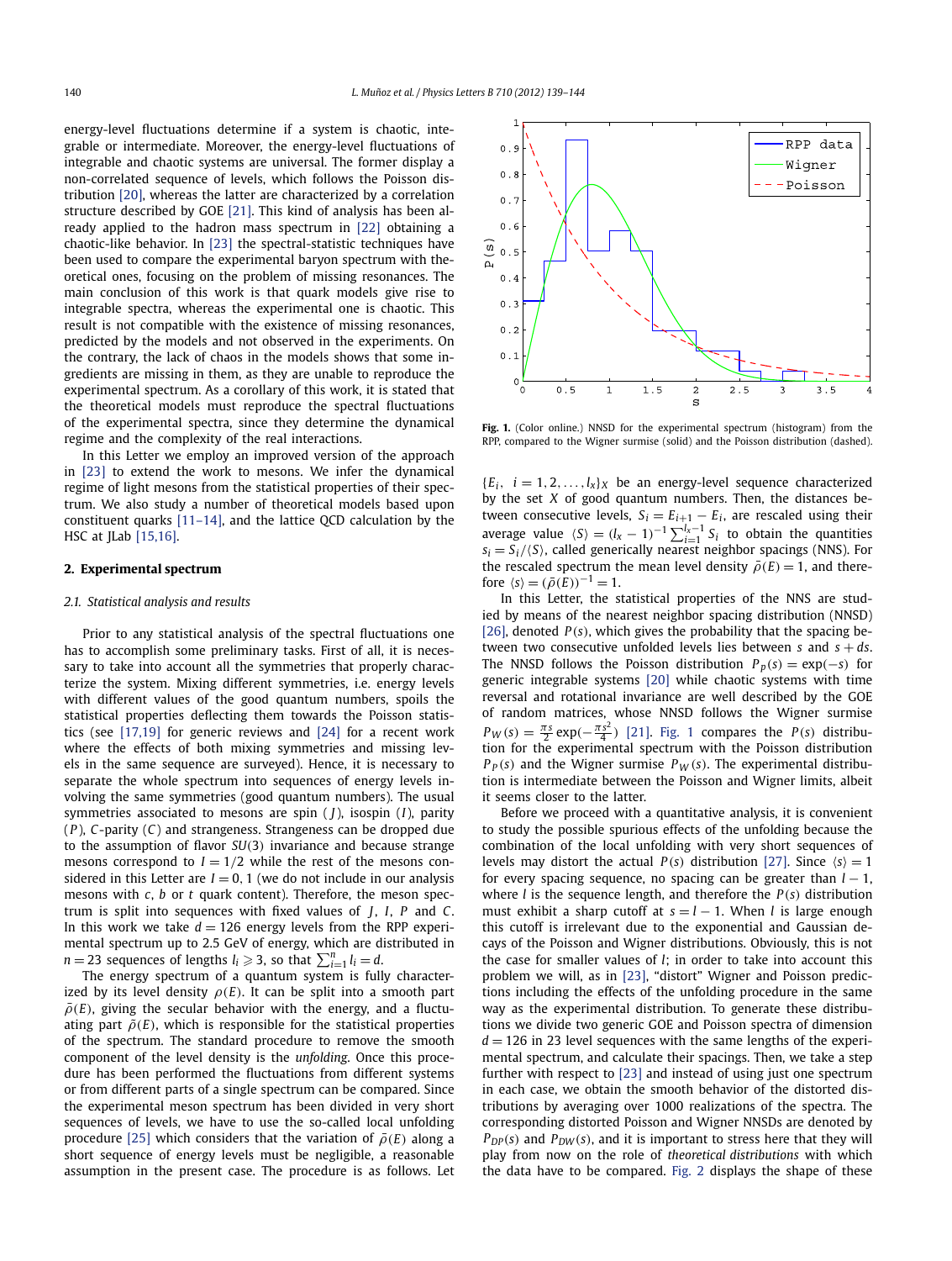<span id="page-2-0"></span>

**Fig. 2.** (Color online.) NNSD for the experimental spectrum (histogram) from the RPP, compared to the distorted distributions: Wigner (D-Wigner, diamonds), Poisson (D-Poisson, crosses) and Berry–Robnik with  $f = 0.78$  (D-Berry–Robnik, dots).

curves and a comparison with [Fig. 1](#page-1-0) shows that the unfolding effect is quite noticeable for  $P_P(s)$ .

Fig. 2 confirms that, after taking care of the unfolding distortions, the statistical properties of the experimental spectrum are intermediate between the Poisson and Wigner predictions. In order to assess how close the fluctuations are to one limit or the other, some distributions can be used to describe intermediate NNSD. One of the most frequently used is the Berry–Robnik distribution  $P_{BR}(f, s)$  [\[28\],](#page-5-0) where  $f$  represents the fraction of phasespace volume dominated by chaotic orbits in the semiclassical limit. Of course, for a proper comparison, we need the corresponding distorted Berry–Robnik distribution  $P_{DBR}(f, s)$ , which we compute following the same procedure employed to obtain  $P_{DP}(s)$ and  $P_{DW}(s)$ . Fitting the experimental  $P(s)$  to  $P_{DBR}(f, s)$  we obtain for the fractional density  $f = 0.78 \pm 0.13$ . Fig. 2 also displays *PDBR(*0*.*78*, s)*.

Additional information can be gained by performing the K–S distribution test [\[29\].](#page-5-0) The reference distribution is either  $P_{DP}(s)$ ,  $P_{DW}(s)$  or  $P_{DBR}(0.78, s)$ , and the null hypothesis is that the experimental *P(s)* distribution coincides with the one selected as reference, against the hypothesis that both distributions are different. The results for the *p*-value obtained in each case are  $p_{DP} = 0.13$ ,  $p_{DW} = 0.47$  and  $p_{DBR} = 0.68$ , respectively. This result is fully compatible with our previous analysis of the NNSD. The statistical properties of the experimental meson spectrum are intermediate between the Poisson and Wigner limits. However, they are closer to the latter since a Berry–Robnik distribution with  $f = 0.78$  fits well the experimental NNSD and  $p_{\text{DRR}} = 0.68$ . It is also worth to note that  $p_{DP} = 0.13$  is close to the usual limit for the null hypothesis to be rejected ( $p \le 0.10$ ).

As a complementary test, we calculate the moments of the distributions. Gathering together all the spacings *si* , the *k*-th moment,  $M^{(k)}$  is calculated as  $M^{(k)} = (d - n)^{-1} \sum_{i=1}^{d-n} s_i^k$ , where d stands for the spectrum dimension and *n* is the number of spacing sequences. Fig. 3 displays the moments  $M^{(k)}$ ,  $1 \leqslant k \leqslant 10$  for the experimental spacing distribution (the error bars correspond to the standard deviation), as well as the *M(k)* corresponding to the distorted distributions  $P_{DP}(s)$ ,  $P_{DW}(s)$  and  $P_{DBR}(s)$ . It is shown that the moments of the distorted Poisson distribution are outside and far away from the error bars. Although the moments of  $P_{DW}(s)$  are compatible with the experimental data, they fall just on the lower edge of the error bars. Only the moments of  $P_{DBR}(f, s)$  with  $f = 0.78$  match the experimental result supporting our choice of *f* .



**Fig. 3.** (Color online.) Moments of the NNSD, *M(k)*, for the experimental spectrum (solid line with error bars), from the RPP, compared to those of the distorted distributions: Wigner (diamonds), Poisson (crosses) and Berry–Robnik with  $f = 0.78$ (dots).



**Fig. 4.** (Color online.) Distributions of the *p*-values of the K–S test for the 1000 "realizations" of the experimental spectrum within the error bars, for the null hypothesis that the distribution coincides with Poisson (dashed histogram) and with Berry–Robnik for  $f = 0.78$  (solid histogram).

Finally, it remains to test if our analysis is robust against the inclusion of the error bars associated to the experimental data. Considering the experimental meson energies as Gaussian random variables with mean equal to the RPP estimation and variance equal to the error bar, we have generated 1000 "realizations" of the experimental spectrum and performed for each of them the K–S test. If the energy levels are allowed to fluctuate independently (in our case these fluctuations are induced by the error bars), the correlations are usually weakened, displacing the statistics towards Poisson. Therefore, it is appropriate to use as reference distributions  $P_{DP}(s)$  and  $P_{DRR}(0.78, s)$ . Fig. 4 shows that the histograms of the resulting *p*-values are separated with almost no overlap. The distribution of  $p_{DBR}$ -values is concentrated in the upper half with  $\langle p_{DBR} \rangle = 0.77 \pm 0.07$ , and the histogram of the  $p_{DP}$ -values lies in the lower half with centroid  $\langle p_{DP} \rangle = 0.28 \pm 0.07$ . It is important to notice that for almost every "realization" of the experimental spectrum  $p_{DBR}$  >  $p_{DP}$ , sustaining the good agreement of the experiment with the Berry–Robnik distribution for  $f = 0.78$ . For the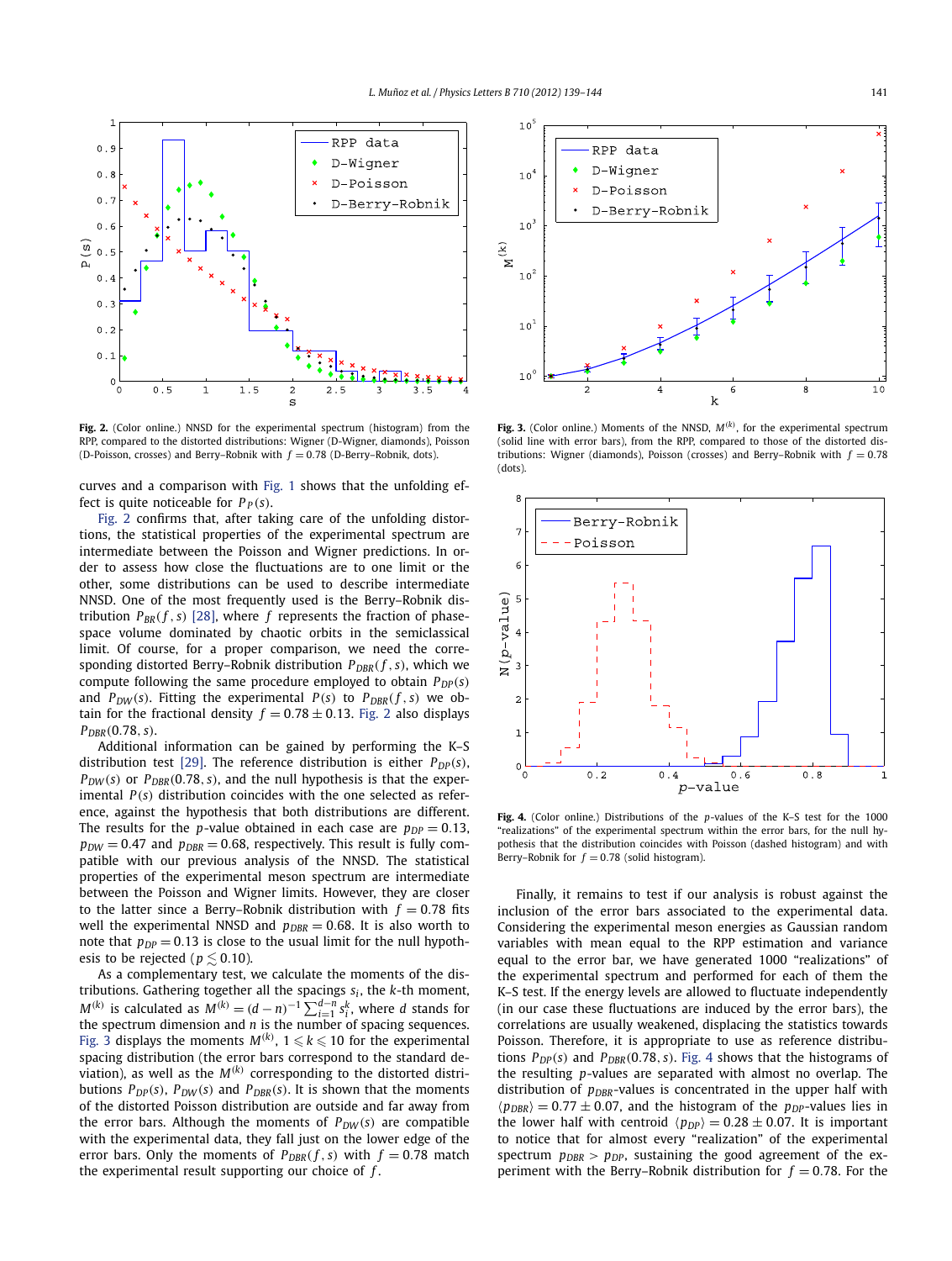| Table 1                                                                                         |
|-------------------------------------------------------------------------------------------------|
| p-values of the K–S test for the experimental data from RPP and the random ensem-               |
| ble of spectra with 78% of chaos. The null hypotheses are that the NNSD coincides               |
| with the distorted Wigner surmise ( $p_{DW}$ ), the distorted Poisson distribution ( $p_{DP}$ ) |
| and the distorted Berry–Robnik with $f = 0.78$ ( $p_{DRR}$ ).                                   |

|                 | RPP (data) | Random ensemble |
|-----------------|------------|-----------------|
| P <sub>DW</sub> | 0.47       | $0.48 + 0.17$   |
| PDP             | 0.13       | $0.25 + 0.13$   |
| PDBR            | 0.68       | $0.71 \pm 0.09$ |

sake of completeness we have also used as reference distribution the Wigner surmise, obtaining  $\langle p_{DW} \rangle = 0.46 \pm 0.09$ .

To summarize, our analysis is fairly robust against experimental errors and allows us to conclude that the statistical properties of the experimental spectrum are intermediate between the Wigner and Poisson limits, closer to the former and safely incompatible with the latter. That is, mesons are much closer to chaotic systems than to integrable ones. Moreover, a Berry–Robnik distribution with 78% of chaos provides the best description of the experimental NNSD.

## *2.2. Statistical significance of the analysis*

The statistical analysis performed in the previous section accounts for the shortness of the sequences of levels through comparing to the theoretical *ad hoc* distorted NNS distributions. Also the size of the whole spectrum is not too large and, though spectra of this kind can be found in the literature (i.e. [\[27\]](#page-5-0) and references therein), a careful analysis of the statistical significance is in order.

In the previous section we have found that the experimental spectrum is closer to a chaotic system than to an integrable one, actually, obtaining the best description employing a Berry–Robnik distribution with a 78% of chaos. To test the validity of the analysis one should start from a spectrum with the same size and structure (organized with the same number and length of the sequences) of the experimental one, explicitly built with 78% of chaos, and perform the analysis in order to see how safely can we arrive to the same conclusion. Then we build a random ensemble (RE) of 1000 spectra with a 78% of chaos, construct the NNSD in each case and run K–S tests against the NNS distributions  $P_{DW}(s)$ ,  $P_{DP}(s)$  and *PDBR(*0*.*78*, s)*. We obtain the mean *p*-values and error bars (standard deviations) shown in Table 1 together with the ones obtained for the actual experimental spectrum from the previous section. In Fig. 5 we show the NNSD for one of the spectra of the RE, where it can be seen that is similar to the experimental one, that is, the histogram is not very smooth due to the small size of the sample and the *p*-values are:  $p_{DW} = 0.49$ ,  $p_{DP} = 0.20$  and  $p_{DBR} = 0.74$ .

From the mean *p*-values one can conclude that a typical spectrum of the ensemble is closer to chaotic systems than to integrable ones and is best fitted with a mixed distribution with 78% of chaos. From the error bars we can see that the range of *p*values for Wigner is the broadest but the values inside the interval are such that the Wigner null hypothesis cannot be rejected. The Poisson hypothesis, although the range of *p*-values is lower (the lower edge is close to rejection), cannot be dismissed either. Thus, most probably the actual distribution lies in between both, and hence the case for trying a Berry–Robnik distribution, as we did for the experimental one. When the K–S test is run for a Berry– Robnik with  $f = 0.78$ , the highest p-values of all three are obtained within a narrow range. Then, we can deduce that in most of the cases we would arrive to the same conclusion as for the experimental spectrum. But in order to better quantify the statistical significance one should look at each individual realization.

It is important to compare the three *p*-values in each individual case to see what would be the final decision in each one. If we do



**Fig. 5.** (Color online.) NNSD for one single realization of the RE (histogram) compared to the distorted distributions: Wigner (D-Wigner, diamonds), Poisson (D-Poisson, crosses) and Berry–Robnik with  $f = 0.78$  (D-Berry–Robnik, dots).

this we find that in 80% of the cases  $p_{DW} > p_{DP}$  and in 90%  $p_{DBR}$ is the highest of the three. The Poisson hypothesis can be rejected (*p <* 0*.*1) in 10% of the cases, while the Wigner in only a 0.5% and the Berry–Robnik in none of them. Hence, at a confidence level of approximately 90% we are recovering the correct result: the spectrum lies in between the Wigner and Poisson extremes and the Berry–Robnik distribution with  $f = 0.78$  is the best description of the spectrum. Additionally, we have run K–S tests for other values of *f* below and above  $f = 0.78$  checking that in all the cases lower *p*-values are obtained. In summary, the methodology employed to analyze the experimental spectrum is reliable and robust.

## **3. Theoretical spectra**

Next we analyze six theoretical calculations of the light meson spectrum and compare them to the results from the previous section. These are: (i) The classic model by Godfrey and Isgur (set GI) [\[14\],](#page-5-0) which is a relativized quark model where the interaction is built employing a one gluon exchange potential and confinement is achieved through a spin-independent linear potential; (ii) and (iii) are the fully relativistic quark models by Koll et al. (sets K1 and K2 which correspond, respectively, to models  $A$  and  $\beta$  in [\[11\]\)](#page-5-0) based on the Bethe–Salpeter equation in its instantaneous approximation, a flavor-dependent two-body interaction and a spin-dependent confinement force, being the latter the difference between the two models; (iv) the relativistic quark model by Ebert et al. (set E) [\[13\]](#page-5-0) based on a quasipotential (this calculation has the disadvantage that isoscalar and isovector mesons composed by *u* and *d* quarks are degenerate); (v) the effective quark model by Vijande et al. (set V) [\[12\],](#page-5-0) based upon the effective exchange of  $π$ ,  $σ$ ,  $η$  and *K* mesons between constituent quarks; and (vi) the lattice QCD calculation by the HSC (set LQCD) [\[16\].](#page-5-0) Lattice QCD calculation does not include strange mesons as the previous models, but it includes exotics such as the isoscalar  $J^{PC} = 2^{+-}$  states.

[Table 2](#page-4-0) displays relevant information on the six theoretical spectra, like their dimension *d*, the number *n* of pure sequences included in the analysis and the total number of spacings, which is equal to  $d - n$ . It also provides the *p*-values obtained by applying the K–S test to their NNSDs, taking as null hypotheses that the NNSD coincides either with  $P_{DW}(s)$  or with  $P_{DP}(s)$ . The first relevant outcome is that, according to the K–S test, the NNSDs of sets K1, K2, E and LQCD are incompatible with the Wigner correlations and closer to the Poisson statistics. Thus, the dynamics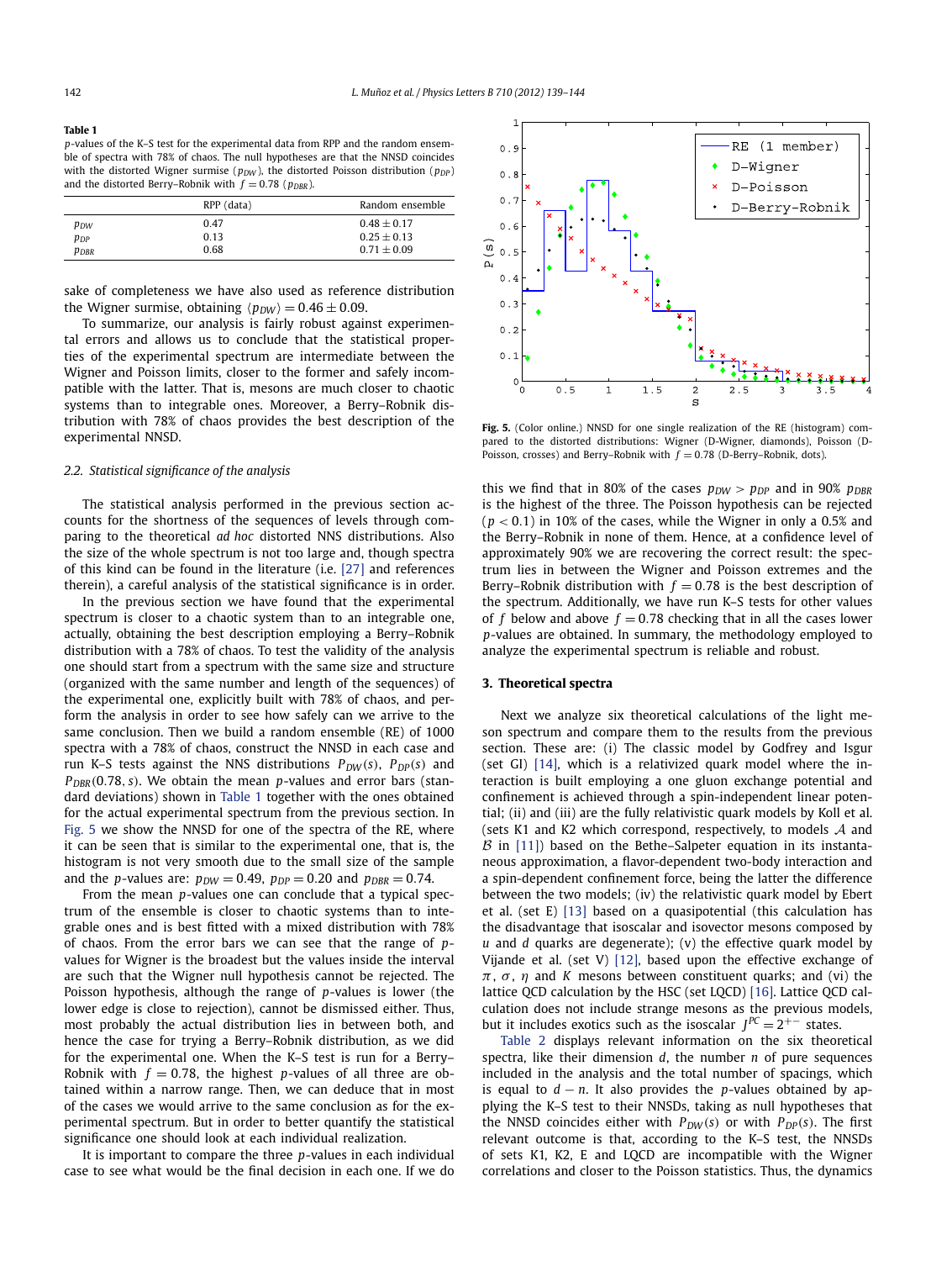<span id="page-4-0"></span>

Fig. 6. (Color online.) NNSDs for the theoretical spectra: (i) top left, set GI by Godfrey and Isgur [\[14\];](#page-5-0) (ii) middle left, set K1 by Koll et al. [\[11\];](#page-5-0) (iii) bottom left, set K2 by Koll et al. [\[11\];](#page-5-0) (iv) top right, set E by Ebert et al. [\[13\];](#page-5-0) (v) middle right, set V by Vijande et al. [\[12\]](#page-5-0) and *ad hoc* distorted Berry–Robnik with  $f = 0.63$ ; (vi) bottom right, set LQCD by Dudek et al. [\[16\].](#page-5-0) Distorted Wigner (D-Wigner) is represented with diamonds, distorted Poisson (D-Poisson) with crosses and distorted Berry–Robnik (D-Berry–Robnik) with dots

| $\sim$ |  |
|--------|--|
|--------|--|

*p*-values of the K–S test for the experimental data from RPP and the six theoretical spectra. The null hypotheses are that the NNSD coincides with the distorted Wigner surmise ( $p_{DW}$ ) and the distorted Poisson distribution ( $p_{DP}$ ).

| Set            | d   | n  | $d - n$ | P <sub>DW</sub> | $p_{DP}$ |
|----------------|-----|----|---------|-----------------|----------|
| RPP (data)     | 126 | 23 | 103     | 0.47            | 0.13     |
| GI             | 68  | 17 | 51      | 0.84            | 0.41     |
| K1             | 162 | 38 | 124     | 0.038           | 0.55     |
| K <sub>2</sub> | 162 | 38 | 124     | 0.005           | 0.43     |
| E              | 190 | 34 | 156     | 0.083           | 0.21     |
| V              | 94  | 18 | 76      | 0.51            | 0.56     |
| <b>LOCD</b>    | 60  | 15 | 45      | 0.033           | 0.44     |

predicted by these models is essentially regular, while the statistical properties of the experimental light meson spectrum show that the dynamical regime should be chaotic. This fact resembles the results obtained for baryons: while the fluctuations of the experimental baryon spectrum are well reproduced by Wigner predictions, the theoretical calculations give rise to spectra with Poisson statistics [\[23\].](#page-5-0)

Fig. 6 shows the NNSD of the six theoretical spectra. Sets K1 and E provide flat NNSDs with a cut at  $s = 2$ . The cut is expected as was explained in Section [2.1.](#page-1-0) When the Poisson distribution is distorted it flattens due to the small amount of levels, so actually the NNSDs that we find for sets K1 and E are the ones we expect from a Poisson distribution, confirming that these sets have less correlations than the experimental data as the K–S test suggested. The comparison between models K1 and K2 by Koll et al. is particularly interesting because they only differ on the confinement interaction and show how important that interaction can be for the spectral statistics, hinting that it should be revised to obtain a better agreement with the experiment.

The result for set LQCD is particularly interesting because lattice QCD is currently the only tool available to compute low-energy observables employing QCD directly. We find that the current stateof-the-art calculation in [\[16\]](#page-5-0) does not describe properly the statistical properties of the meson spectrum. Lattice QCD NNSD is relatively close to the  $P_{DP}(s)$  as it is shown in Fig. 6. This is evident at zero spacing where  $P_{LQCD}(s=0) \approx 0.6$ . The value at zero spacing is critical to distinguish the Wigner and Poisson cases, being characteristic of a correlated spectrum and has an important impact in the K–S test. Our results remain unaltered if the statistical errors of the lattice QCD calculation are taken into account. Thus, the LQCD calculation should be considered a step forward in lattice calculations but still far away from being a description of the data or their structure. It is not something unexpected given that the LQCD set has been obtained at a pion mass of 396 MeV, far away from its physical mass, and it is reasonable to expect a drastic change in the statistical properties when calculations get the pion mass closer to its actual value. However, the fact that the lattice QCD calculation has a lot less correlations than the experimental data, being practically uncorrelated, demands, besides the need of bringing the calculation closer to the physical pion mass, a careful examination of the approximations employed.

The results of the K–S test for sets GI and V are inconclusive because they suggest that the models are compatible with both chaotic and integrable dynamics. It is thus mandatory to take a close look to the NNSDs (Fig. 6) before obtaining any conclusion. Set GI NNSD has a strange shape with peaks and dips, completely different from any of the usual distributions (Poisson, Wigner or